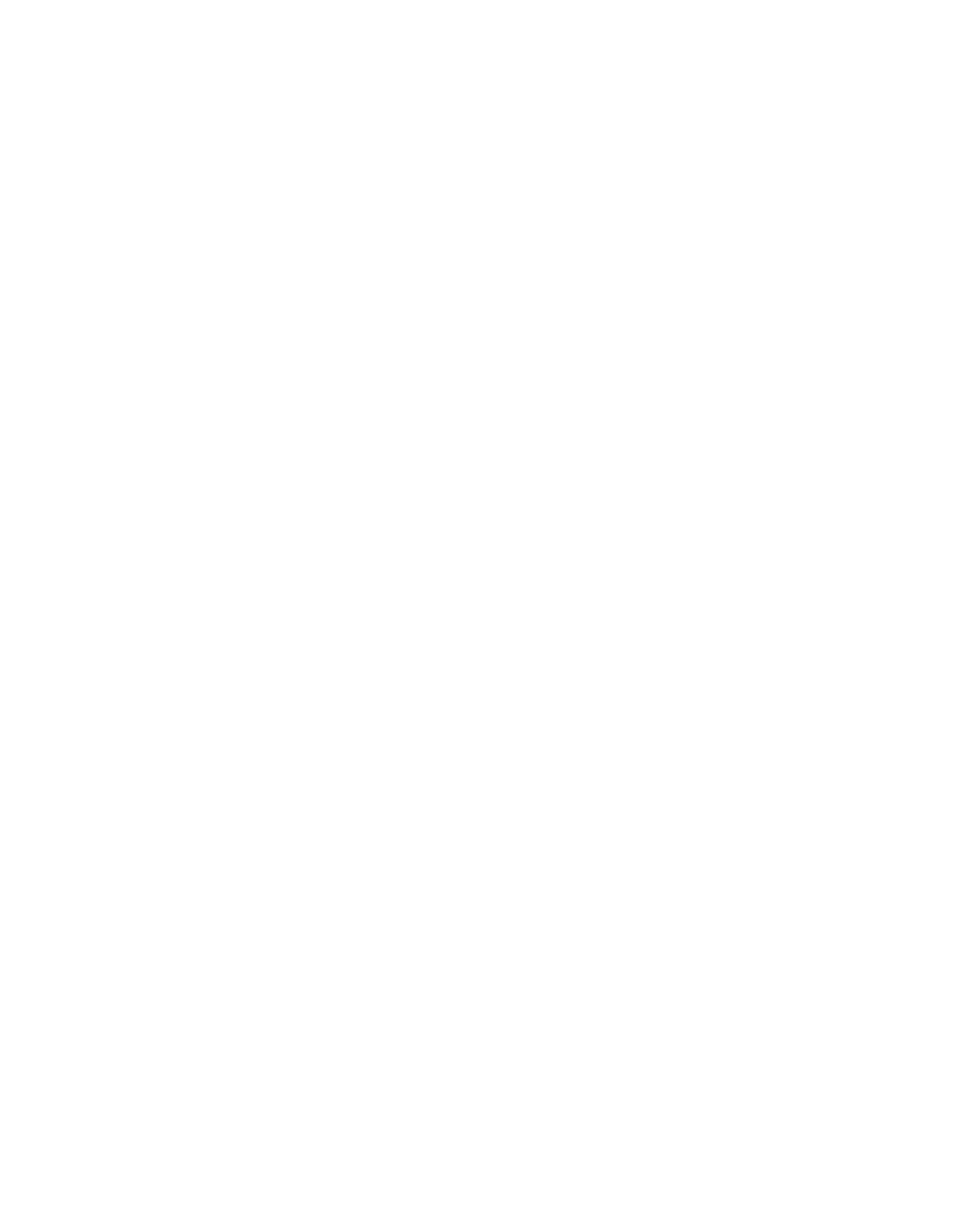

# 5.7 GREENHOUSE GAS EMISSIONS

This section evaluates greenhouse gas (GHG) emissions associated with the proposed project and analyzes project compliance with applicable regulations. Consideration of the project's consistency with applicable plans, policies, and regulations, as well as the introduction of new sources of GHGs, is included in this section. Greenhouse gas technical data is included as Appendix 11.5, *Air Quality/Greenhouse Gas Emissions Data*.

# 5.7.1 EXISTING SETTING

The Town of Mammoth Lakes (Town) is located in the Great Basin Valley Air Basin (Basin), which is bounded by the Sierra Nevada mountain range to the west, the White, Inyo, and Coso ranges to the east, Mono Lake to the north, and Little Lake to the south. The Basin includes Mono County, where the project site is located, as well as Alpine and Inyo Counties.

The extent and severity of the air pollution problem in the Basin is a function of the area's natural physical characteristics (weather and topography), as well as man-made influences (development patterns and lifestyle). Factors such as wind, sunlight, temperature, humidity, rainfall, and topography all affect the accumulation and/or dispersion of pollutants throughout the Basin.

# SCOPE OF ANALYSIS FOR CLIMATE CHANGE

The study area for climate change and the analysis of GHG emissions is broad as climate change is influenced by world-wide emissions and their global effects. However, the study area is also limited by the CEQA Guidelines [Section 15064(d)], which directs lead agencies to consider an "indirect physical change" only if that change is a reasonably foreseeable impact which may be caused by the project.

The baseline against which to compare potential impacts of the project includes the natural and anthropogenic drivers of global climate change, including world-wide GHG emissions from human activities that have grown more than 70 percent between 1970 and 2004. The State of California is leading the nation in managing GHG emissions. Accordingly, the impact analysis for this project relies on guidelines, analyses, policy, and plans for reducing GHG emissions established by the California Air Resources Board (CARB).

## GLOBAL CLIMATE CHANGE – GREENHOUSE GASES

The natural process through which heat is retained in the troposphere is called the "greenhouse effect."<sup>1</sup> The greenhouse effect traps heat in the troposphere through a three-fold process as follows: Short wave radiation emitted by the Sun is absorbed by the Earth; the Earth emits a portion of this energy in the form of long wave radiation; and GHG in the upper atmosphere absorb this long wave radiation and emit this long wave radiation into space and toward the Earth. This

<sup>&</sup>lt;sup>1</sup> The troposphere is the bottom layer of the atmosphere, which varies in height from the Earth's surface to 10 to 12 kilometers.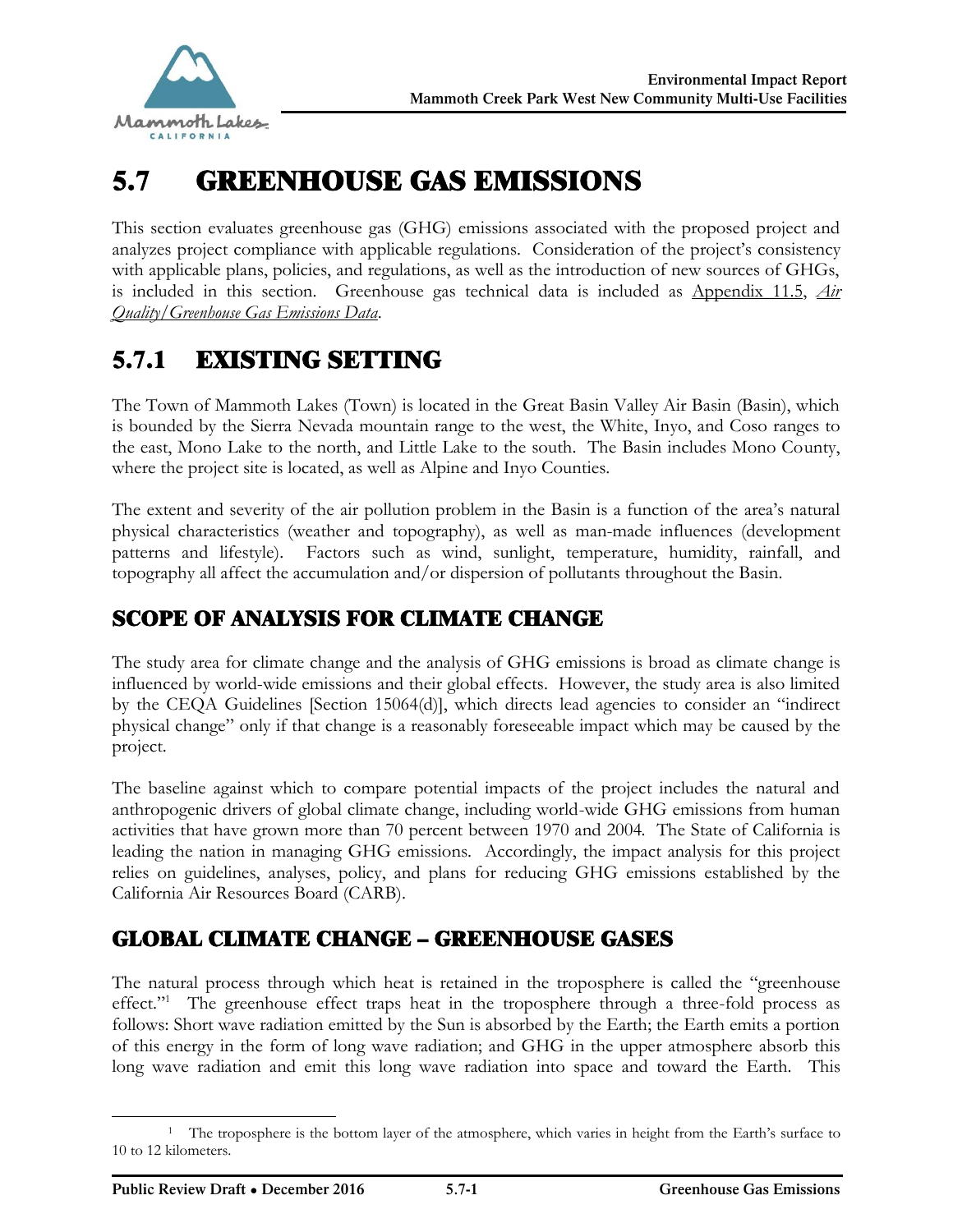

"trapping" of the long wave (thermal) radiation emitted back toward the Earth is the underlying process of the greenhouse effect.

The most abundant GHGs are water vapor and carbon dioxide  $(CO<sub>2</sub>)$ . Many other trace gases have greater ability to absorb and re-radiate long wave radiation; however, these gases are not as plentiful. For this reason, and to gauge the potency of GHGs, scientists have established a Global Warming Potential for each GHG based on its ability to absorb and re-radiate long wave radiation.

GHGs normally associated with the proposed project include the following:<sup>2</sup>

- *Water Vapor (H<sub>2</sub>O)*. Although water vapor has not received the scrutiny of other GHGs, it is the primary contributor to the greenhouse effect. Natural processes, such as evaporation from oceans and rivers, and transpiration from plants, contribute 90 percent and 10 percent of the water vapor in our atmosphere, respectively. The primary human related source of water vapor comes from fuel combustion in motor vehicles; however, it does not contribute a significant amount (less than one percent) to atmospheric concentrations of water vapor. The Intergovernmental Panel on Climate Change (IPCC) has not determined a Global Warming Potential for water vapor.
- · *Carbon Dioxide (CO2)*. Carbon dioxide is primarily generated by fossil fuel combustion in stationary and mobile sources. Due to the emergence of industrial facilities and mobile sources in the past  $250$  years,  $CO<sub>2</sub>$  emissions from fossil fuel combustion increased by a total of 7.4 percent between 1990 and 2014.<sup>3</sup> Carbon dioxide is the most widely emitted GHG and is the reference gas (Global Warming Potential of 1) for determining Global Warming Potentials for other GHGs.
- · *Methane (CH4)*. Methane is emitted from biogenic sources, incomplete combustion in forest fires, landfills, manure management, and leaks in natural gas pipelines. The United States' top three methane sources are landfills, natural gas systems, and enteric fermentation. Methane is the primary component of natural gas, used for space and water heating, steam production, and power generation. The Global Warming Potential of methane is 25.
- · *Nitrous Oxide (N2O)*. Nitrous oxide is produced by both natural and human related sources. Primary human related sources include agricultural soil management, animal manure management, sewage treatment, mobile and stationary combustion of fossil fuels, adipic acid production, and nitric acid production. The Global Warming Potential of nitrous oxide is 298.
- · *Hydrofluorocarbons (HFCs)*. HFCs are typically used as refrigerants for both stationary refrigeration and mobile air conditioning. The use of HFCs for cooling and foam blowing is increasing, as the continued phase out of CFCs and HCFCs gains momentum. The 100-year Global Warming Potential of HFCs range from 12 for HFC-161 to 14,800 for HFC-23.<sup>4</sup>

 $\overline{a}$ 

<sup>2</sup> All Global Warming Potentials are given as 100 year GWP. Unless noted otherwise, all Global Warming Potentials were obtained from the Intergovernmental Panel on Climate Change.

<sup>3</sup> U.S. Environmental Protection Agency, "*Inventory of United States Greenhouse Gas Emissions and Sinks 1990 to 2014",* April 15, 2016.

<sup>4</sup> Ibid.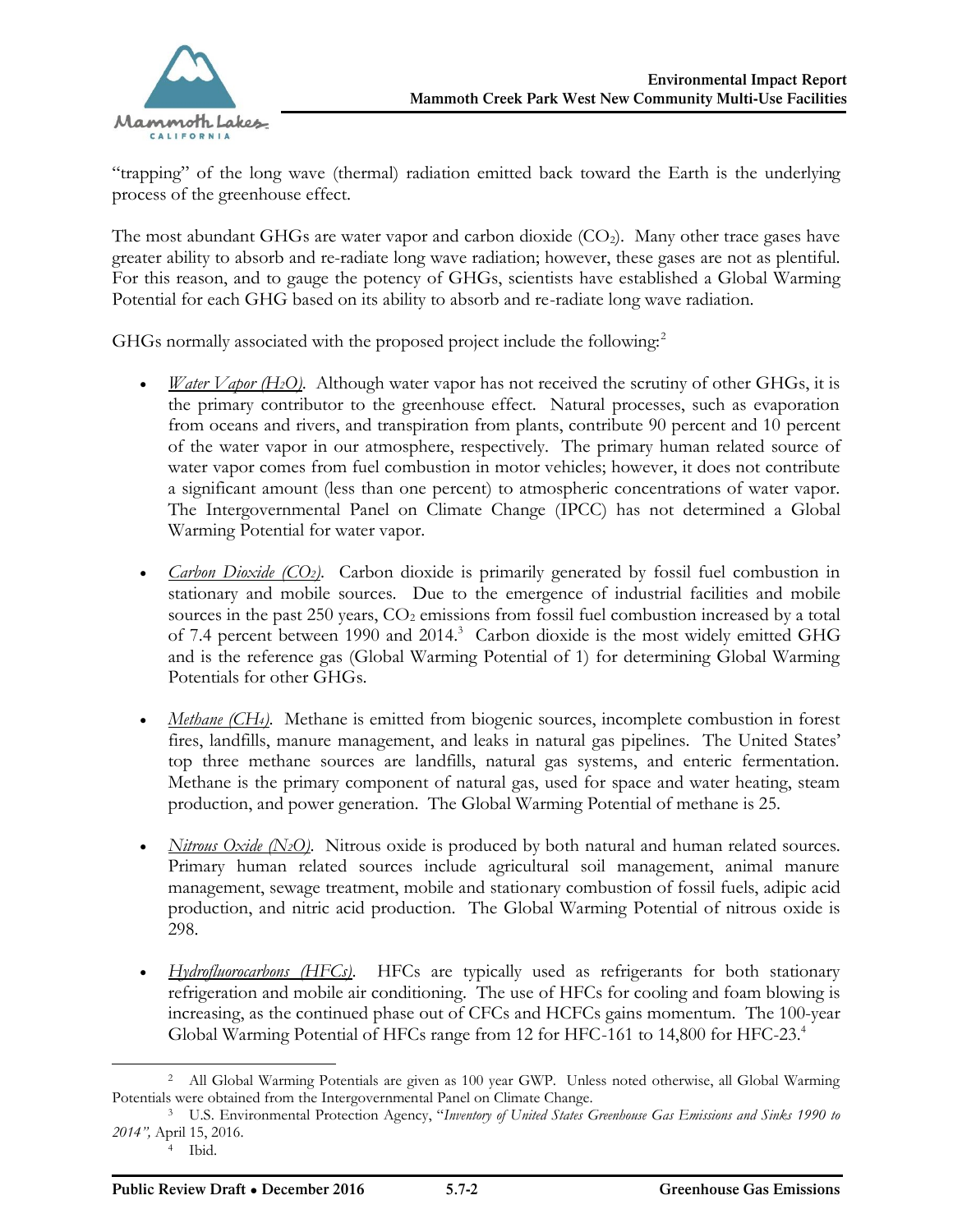

- *Perfluorocarbons (PFCs)*. Perfluorocarbons are compounds consisting of carbon and fluorine, and are primarily created as a byproduct of aluminum production and semiconductor manufacturing. Perfluorocarbons are potent GHGs with a Global Warming Potential several thousand times that of carbon dioxide, depending on the specific PFC. Another area of concern regarding PFCs is their long atmospheric lifetime (up to 50,000 years).<sup>5</sup> The Global Warming Potential of PFCs range from 7,390 to 12,200.<sup>6</sup>
- · *Sulfur hexafluoride (SF6)*. Sulfur hexafluoride is a colorless, odorless, nontoxic, nonflammable gas. Sulfur hexafluoride is the most potent GHG that has been evaluated by the IPCC with a Global Warming Potential of 22,800.<sup>7</sup> However, its global warming contribution is not as high as the Global Warming Potential would indicate due to its low mixing ratio compared to carbon dioxide (4 parts per trillion [ppt] in 1990 versus 365 parts per million [ppm], respectively). $8$

In addition to the six major GHGs discussed above (excluding water vapor), many other compounds have the potential to contribute to the greenhouse effect. Some of these substances were previously identified as stratospheric ozone  $(O<sub>3</sub>)$  depletors; therefore, their gradual phase out is currently in effect. The following is a listing of these compounds:

- · *Hydrochlorofluorocarbons (HCFCs)*. HCFCs are solvents, similar in use and chemical composition to CFCs. The main uses of HCFCs are for refrigerant products and air conditioning systems. As part of the Montreal Protocol, all developed countries that adhere to the Montreal Protocol are subject to a consumption cap and gradual phase out of HCFCs. The United States is scheduled to achieve a 100 percent reduction to the cap by 2030. The 100-year Global Warming Potentials of HCFCs range from 90 for HCFC-123 to 1,800 for  $HCFC-142b.9$
- · *1,1,1 trichloroethane.* 1,1,1 trichloroethane or methyl chloroform is a solvent and degreasing agent commonly used by manufacturers. The Global Warming Potential of methyl chloroform is 146 times that of carbon dioxide. $10$
- · *Chlorofluorocarbons (CFCs)*. CFCs are used as refrigerants, cleaning solvents, and aerosols spray propellants. CFCs were also part of the U.S. Environmental Protection Agency's (EPA) Final Rule (57 FR 3374) for the phase out of  $O<sub>3</sub>$  depleting substances. Currently, CFCs have been replaced by HFCs in cooling systems and a variety of alternatives for cleaning solvents. Nevertheless, CFCs remain suspended in the atmosphere contributing to the greenhouse effect. CFCs are potent GHGs with 100-year Global Warming Potentials ranging from 3,800 for CFC 11 to 14,400 for CFC 13.<sup>11</sup>

<sup>5</sup> U.S. Environmental Protection Agency, *Overview of Greenhouse Gas Emissions*, May 26, 2016, [http://www.epa.gov/climatechange/ghgemissions/gases/fgases.html#Trends, accessed on August 3, 2016.](http://www.epa.gov/climatechange/ghgemissions/gases/fgases.html#Trends, accessed on August 3, 2016. )

<sup>6</sup> Ibid.

<sup>7</sup> Ibid.

<sup>8</sup> Ibid.

<sup>9</sup> Intergovernmental Panel on Climate Change, "*Climate Change 2007: Working Group I: The Physical Science Basis, 2.10.2, Direct Global Warming Potentials*", 2007, [https://www.ipcc.ch/publications\\_and\\_data/ar4/wg1/en/ch2s2-10-](https://www.ipcc.ch/publications_and_data/ar4/wg1/en/ch2s2-10-) 2.html, accessed August 3, 2016.

<sup>10</sup> Ibid.

<sup>11</sup> Ibid.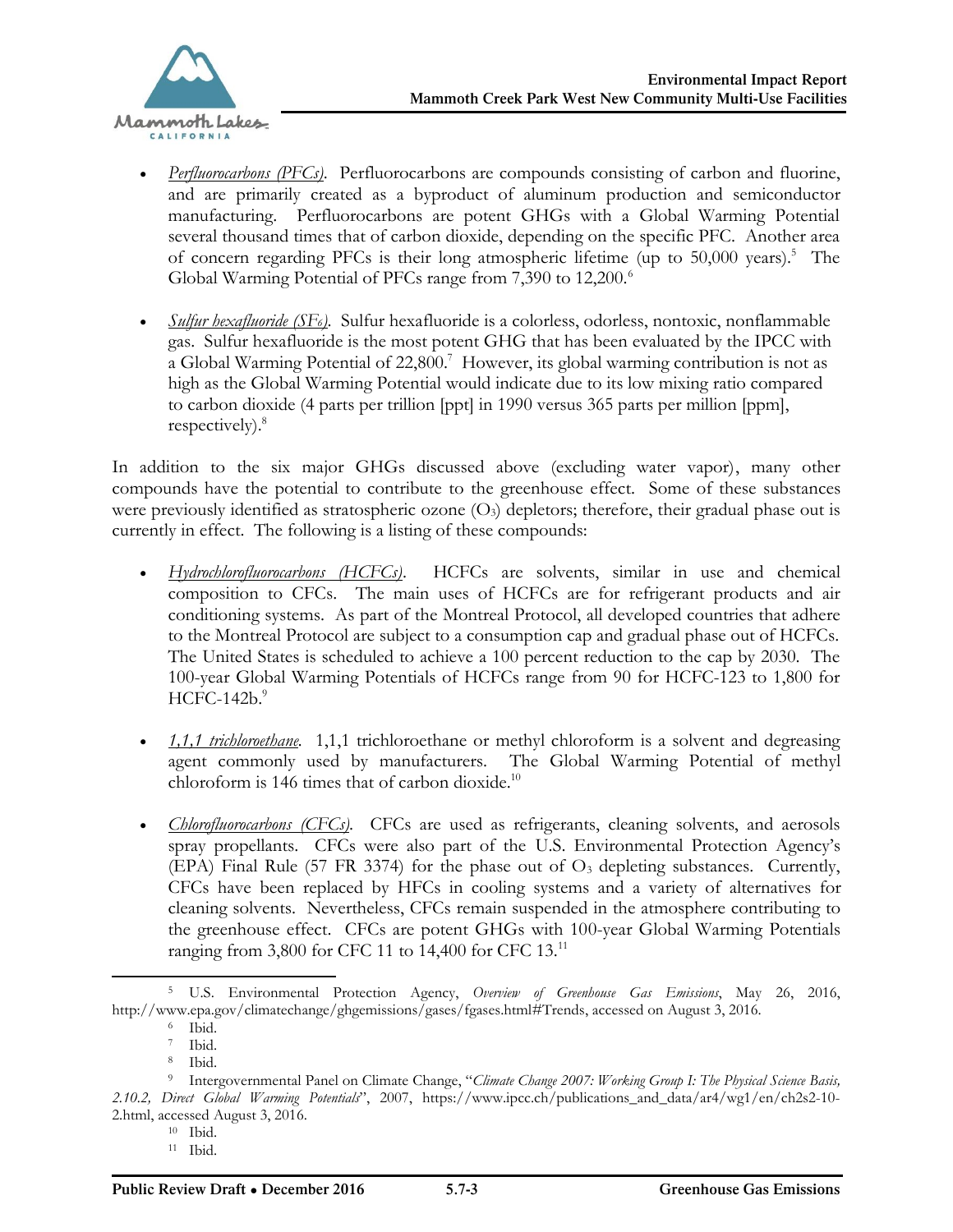

# 5.7.2 REGULATORY SETTING

### FEDERAL

The Federal government is extensively engaged in international climate change activities in areas such as science, mitigation, and environmental monitoring. The EPA actively participates in multilateral and bilateral activities by establishing partnerships and providing leadership and technical expertise. Multilaterally, the United States is a strong supporter of activities under the United Nations Framework Convention on Climate Change (UNFCCC) and the IPCC.

In 1988, the United Nations and the World Meteorological Organization established the IPCC to assess the scientific, technical, and socioeconomic information relevant to understanding the scientific basis of human-induced climate change, its potential impacts, and options for adaptation and mitigation. The most recent reports of the IPCC have emphasized the scientific consensus around the evidence that real and measurable changes to the climate are occurring, that they are caused by human activity, and that significant adverse impacts on the environment, the economy, and human health and welfare are unavoidable.

In December 2007, Congress passed the first increase in corporate average fleet fuel economy (CAFE) standards. The new CAFE standards represent an increase to 35 miles per gallon (mpg) by 2020. In March 2009, the Obama Administration announced that for the 2011 model year, the standard for cars and light trucks will be 27.3 mpg, the standard for cars will be 30.2 mpg; and standard for trucks would be 24.1 mpg. Additionally, in May 2009 President Barack Obama announced plans for a national fuel-economy and GHG emissions standard that would significantly increase mileage requirements for cars and trucks by 2016. The new requirements represent an average standard of 39 mpg for cars and 30 mpg for trucks by 2016.

In September 2009, the EPA finalized a GHG reporting and monitoring system that began on January 1, 2010. In general, this national reporting requirement would provide the EPA with accurate and timely GHG emissions data from facilities that emit 25,000 metric tons (MT) or more of carbon dioxide  $(CO_2)$  per year. This publicly available data will allow the reporters to track their own emissions, compare them to similar facilities, and aid in identifying cost-effective emissions reduction strategies. This new program covers approximately 85 percent of the nation's GHG emissions and applies to approximately 10,000 facilities.

In addition to EPA efforts to implement GHG reporting and monitoring systems, the Obama Administration released *The President's Climate Action Plan* that promotes efforts to reduce GHG emissions by deploying clean energy solutions, developing and deploying advanced transportation technologies, and cutting energy waste in homes, businesses, and factories. Additionally, federal agencies are committing to release Climate Change Adaptation Plans, which promote the construction of stronger and safer communities and infrastructure, protect the economy and natural resources, and use sound science to manage climate impacts. The Obama Administration also plans to work with other countries to help lead the way toward reduced GHG emissions.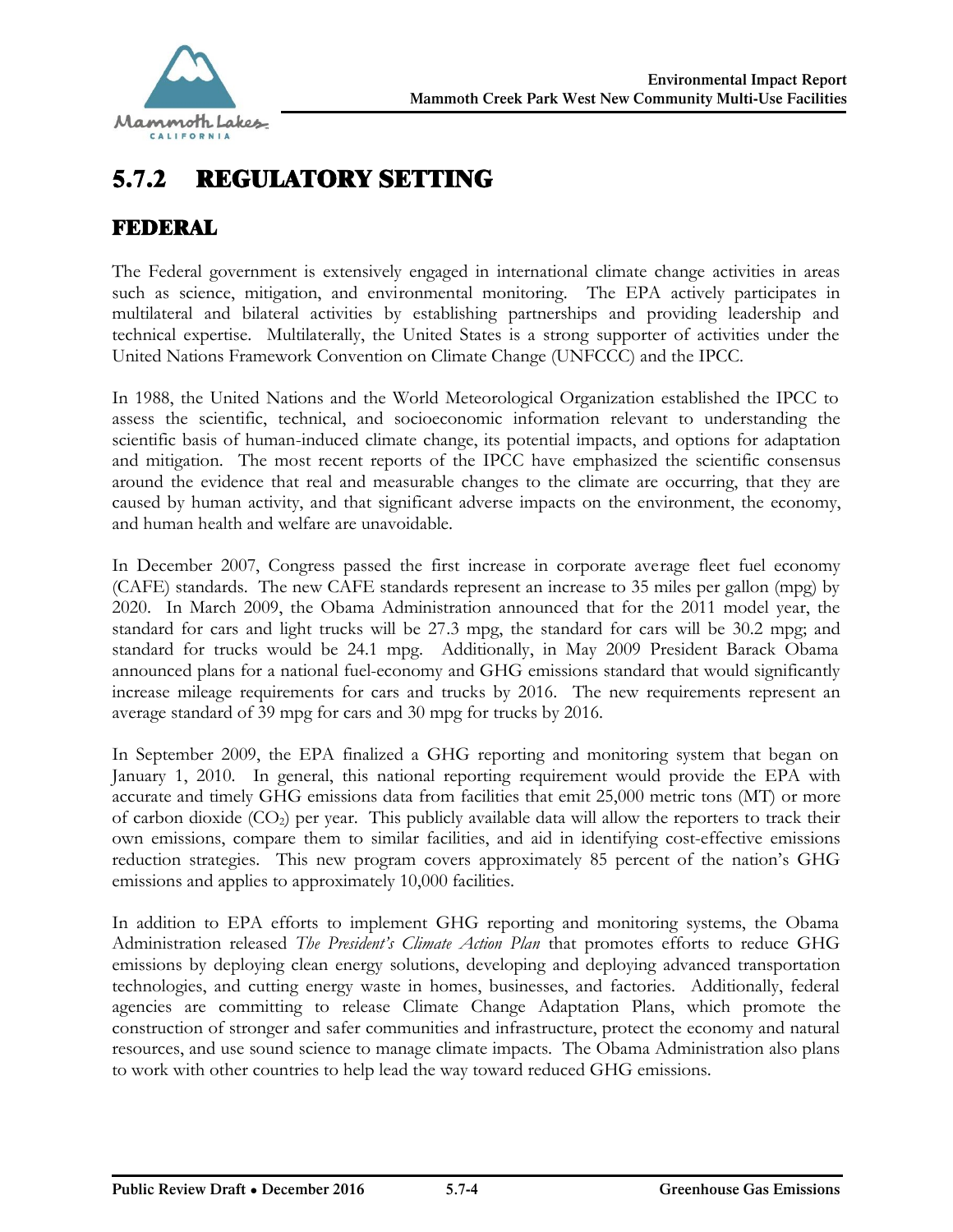

# **STATE**

Various statewide and local initiatives to reduce the state's contribution to GHG emissions have raised awareness that, even though the various contributors to and consequences of global climate change are not yet fully understood, global climate change is under way, and there is a real potential for severe adverse environmental, social, and economic effects in the long term. Every nation emits GHGs and as a result makes an incremental cumulative contribution to global climate change; therefore, global cooperation will be required to reduce the rate of GHG emissions enough to slow or stop the human-caused increase in average global temperatures and associated changes in climatic conditions.

Executive Order S-1-07. Executive Order S-1-07 proclaims that the transportation sector is the main source of GHG emissions in California, generating more than 40 percent of statewide emissions. It establishes a goal to reduce the carbon intensity of transportation fuels sold in California by at least ten percent by 2020. This order also directs CARB to determine whether this Low Carbon Fuel Standard (LCFS) could be adopted as a discrete early-action measure as part of the effort to meet the mandates in AB 32.

Executive Order S-3-05. Executive Order S-3-05 set forth a series of target dates by which statewide emissions of GHGs would be progressively reduced, as follows:

- · By 2010, reduce GHG emissions to 2000 levels;
- · By 2020, reduce GHG emissions to 1990 levels; and
- By 2050, reduce GHG emissions to 80 percent below 1990 levels.

The Executive Order directed the secretary of the California Environmental Protection Agency (Cal/EPA) to coordinate a multi-agency effort to reduce GHG emissions to the target levels. The secretary will also submit biannual reports to the governor and California Legislature describing the progress made toward the emissions targets, the impacts of global climate change on California's resources, and mitigation and adaptation plans to combat these impacts. To comply with the executive order, the secretary of Cal/EPA created the California Climate Action Team (CAT), made up of members from various State agencies and commissions. The team released its first report in March 2006. The report proposed to achieve the targets by building on the voluntary actions of California businesses, local governments, and communities and through State incentive and regulatory programs.

Executive Order S-13-08. Executive Order S-13-08 seeks to enhance the State's management of climate impacts including sea level rise, increased temperatures, shifting precipitation, and extreme weather events by facilitating the development of State's first climate adaptation strategy. This will result in consistent guidance from experts on how to address climate change impacts in the State of California.

Executive Order S-14-08. Executive Order S-14-08 expands the State's Renewable Energy Standard to 33 percent renewable power by 2020. Additionally, Executive Order S-21-09 (signed on September 15, 2009) directs CARB to adopt regulations requiring 33 percent of electricity sold in the State come from renewable energy by 2020. CARB adopted the "Renewable Electricity Standard" on September 23, 2010, which requires 33 percent renewable energy by 2020 for most publicly owned electricity retailers.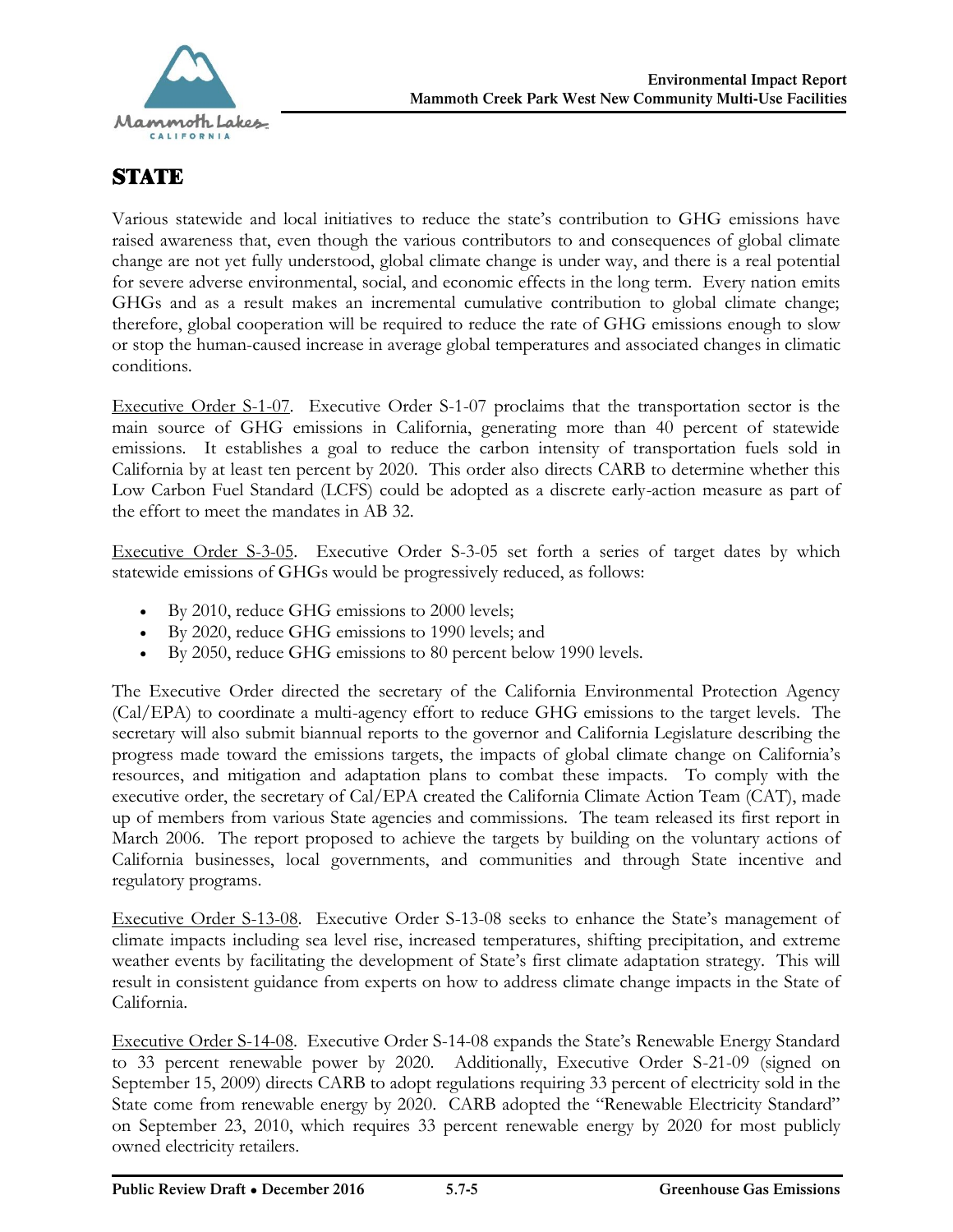

Executive Order S-20-04. Executive Order S-20-04, the California Green Building Initiative, (signed into law on December 14, 2004), establishes a goal of reducing energy use in State-owned buildings by 20 percent from a 2003 baseline by 2015. It also encourages the private commercial sector to set the same goal. The initiative places the California Energy Commission (CEC) in charge of developing a building efficiency benchmarking system, commissioning and retro-commissioning (commissioning for existing commercial buildings) guidelines, and developing and refining building energy efficiency standards under Title 24 to meet this goal.

Executive Order S-21-09. Executive Order S-21-09, 33 percent Renewable Energy for California, directs CARB to adopt regulations to increase California's Renewable Portfolio Standard (RPS) to 33 percent by 2020. This builds upon SB 1078 (2002) which established the California RPS program, requiring 20 percent renewable energy by 2017, and SB 107 (2006) which advanced the 20 percent deadline to 2010, a goal which was expanded to 33 percent by 2020 in the 2005 Energy Action Plan II.

Assembly Bill 32 (California Global Warming Solutions Act of 2006). California passed the California Global Warming Solutions Act of 2006 (AB 32; *California Health and Safety Code* Division 25.5, Sections 38500 - 38599). AB 32 establishes regulatory, reporting, and market mechanisms to achieve quantifiable reductions in GHG emissions and establishes a cap on statewide GHG emissions. AB 32 requires that statewide GHG emissions be reduced to 1990 levels by 2020. AB 32 specifies that regulations adopted in response to AB 1493 should be used to address GHG emissions from vehicles. However, AB 32 also includes language stating that if the AB 1493 regulations cannot be implemented, then CARB should develop new regulations to control vehicle GHG emissions under the authorization of AB 32.

Assembly Bill 1493. AB 1493 (also known as the Pavley Bill) requires that CARB develop and adopt, by January 1, 2005, regulations that achieve "the maximum feasible reduction of GHG emitted by passenger vehicles and light-duty trucks and other vehicles determined by CARB to be vehicles whose primary use is noncommercial personal transportation in the State."

To meet the requirements of AB 1493, CARB approved amendments to the California Code of Regulations (CCR) in 2004 by adding GHG emissions standards to California's existing standards for motor vehicle emissions. Amendments to CCR Title 13, Sections 1900 and 1961 and adoption of 13 CCR Section 1961.1 require automobile manufacturers to meet fleet-average GHG emissions limits for all passenger cars, light-duty trucks within various weight criteria, and medium-duty weight classes for passenger vehicles (i.e., any medium-duty vehicle with a gross vehicle weight rating less than 10,000 pounds that is designed primarily to transport people), beginning with the 2009 model year. Emissions limits are reduced further in each model year through 2016. When fully phased in, the near-term standards will result in a reduction of about 22 percent in GHG emissions compared to the emissions from the 2002 fleet, while the mid-term standards will result in a reduction of about 30 percent.

Assembly Bill 3018. AB 3018 established the Green Collar Jobs Council (GCJC) under the California Workforce Investment Board (CWIB). The GCJC will develop a comprehensive approach to address California's emerging workforce needs associated with the emerging green economy. This bill will ignite the development of job training programs in the clean and green technology sectors.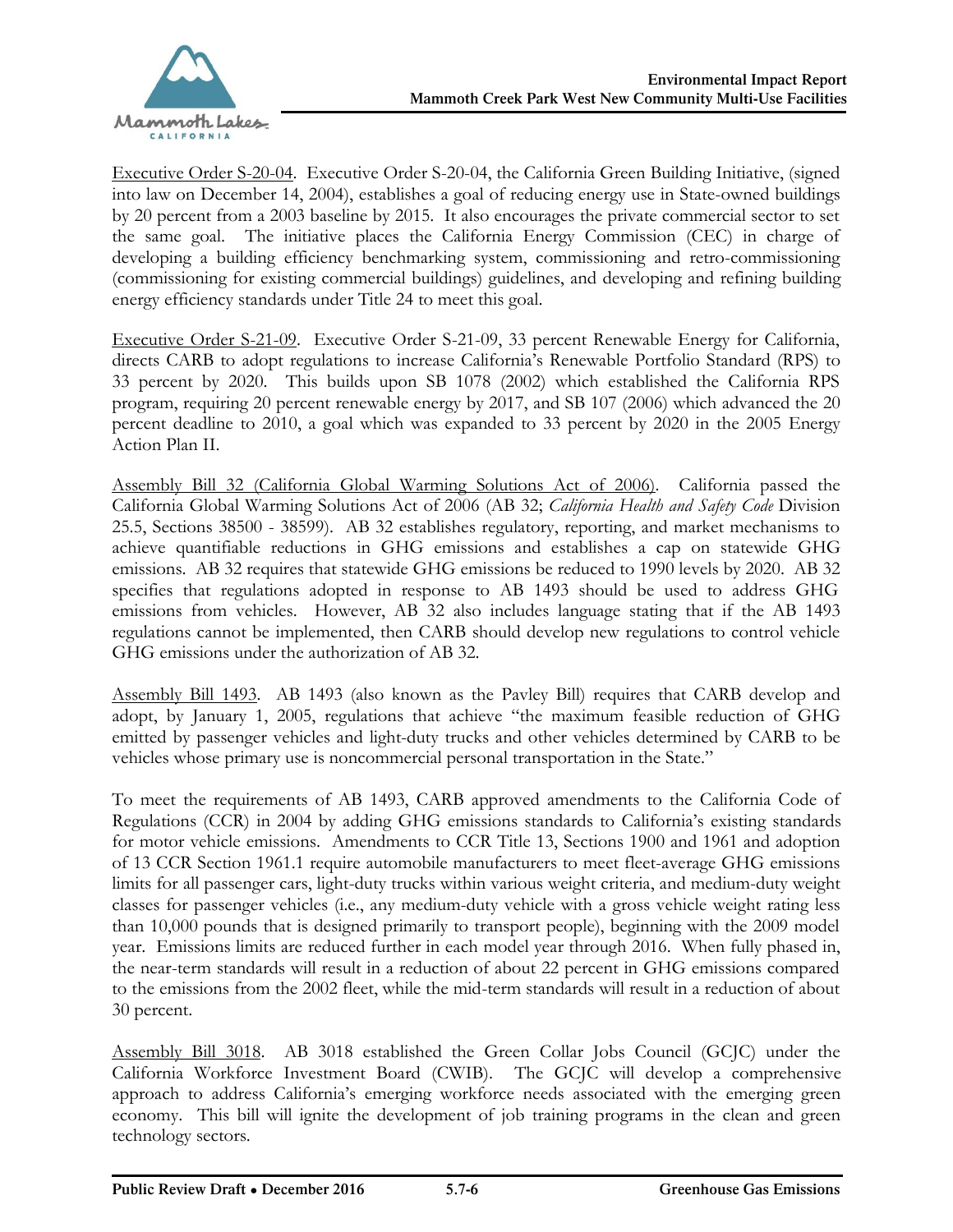

Senate Bill 97. SB 97, signed in August 2007 (Chapter 185, Statutes of 2007; PRC Sections 21083.05 and 21097), acknowledges that climate change is a prominent environmental issue that requires analysis under CEQA. This bill directs the Governor's Office of Planning and Research (OPR), which is part of the State Natural Resources Agency, to prepare, develop, and transmit to CARB guidelines for the feasible mitigation of GHG emissions (or the effects of GHG emissions), as required by CEQA.

OPR published a technical advisory recommending that CEQA lead agencies make a good-faith effort to estimate the quantity of GHG emissions that would be generated by a proposed project. Specifically, based on available information, CEQA lead agencies should estimate the emissions associated with project-related vehicular traffic, energy consumption, water usage, and construction activities to determine whether project-level or cumulative impacts could occur, and should mitigate the impacts where feasible. OPR requested CARB technical staff to recommend a method for setting CEQA thresholds of significance as described in CEQA Guidelines Section 15064.7 that will encourage consistency and uniformity in the CEQA analysis of GHG emissions throughout the State.

The Natural Resources Agency adopted the CEQA Guidelines Amendments prepared by OPR, as directed by SB 97. On February 16, 2010, the Office of Administration Law approved the CEQA Guidelines Amendments, and filed them with the Secretary of State for inclusion in the California Code of Regulations. The CEQA Guidelines Amendments became effective on March 18, 2010.

Senate Bill 375. SB 375, signed in September 2008 (Chapter 728, Statutes of 2008), aligns regional transportation planning efforts, regional GHG reduction targets, and land use and housing allocation. SB 375 requires Metropolitan Planning Organizations (MPOs) to adopt a sustainable communities strategy (SCS) or alternative planning strategy (APS) that will prescribe land use allocation in that MPOs regional transportation plan. CARB, in consultation with MPOs, will provide each affected region with reduction targets for GHGs emitted by passenger cars and light trucks in the region for the years 2020 and 2035. These reduction targets will be updated every eight years but can be updated every four years if advancements in emissions technologies affect the reduction strategies to achieve the targets. CARB is also charged with reviewing each MPO's SCS or APS for consistency with its assigned targets. If MPOs do not meet the GHG reduction targets, transportation projects may not be eligible for funding programmed after January 1, 2012.

Senate Bills 1078 and 107. SB 1078 (Chapter 516, Statutes of 2002) requires retail sellers of electricity, including investor-owned utilities and community choice aggregators, to provide at least 20 percent of their supply from renewable sources by 2017. SB 107 (Chapter 464, Statutes of 2006) changed the target date to 2010.

Senate Bill 1368. SB 1368 (Chapter 598, Statutes of 2006) is the companion bill of AB 32 and was signed into law in September 2006. SB 1368 required the California Public Utilities Commission (CPUC) to establish a performance standard for baseload generation of GHG emissions by investor-owned utilities by February 1, 2007. SB 1368 also required the CEC to establish a similar standard for local publicly owned utilities by June 30, 2007. These standards could not exceed the GHG emissions rate from a baseload combined-cycle, natural gas fired plant. Furthermore, the legislation states that all electricity provided to California, including imported electricity, must be generated by plants that meet the standards set by CPUC and CEC.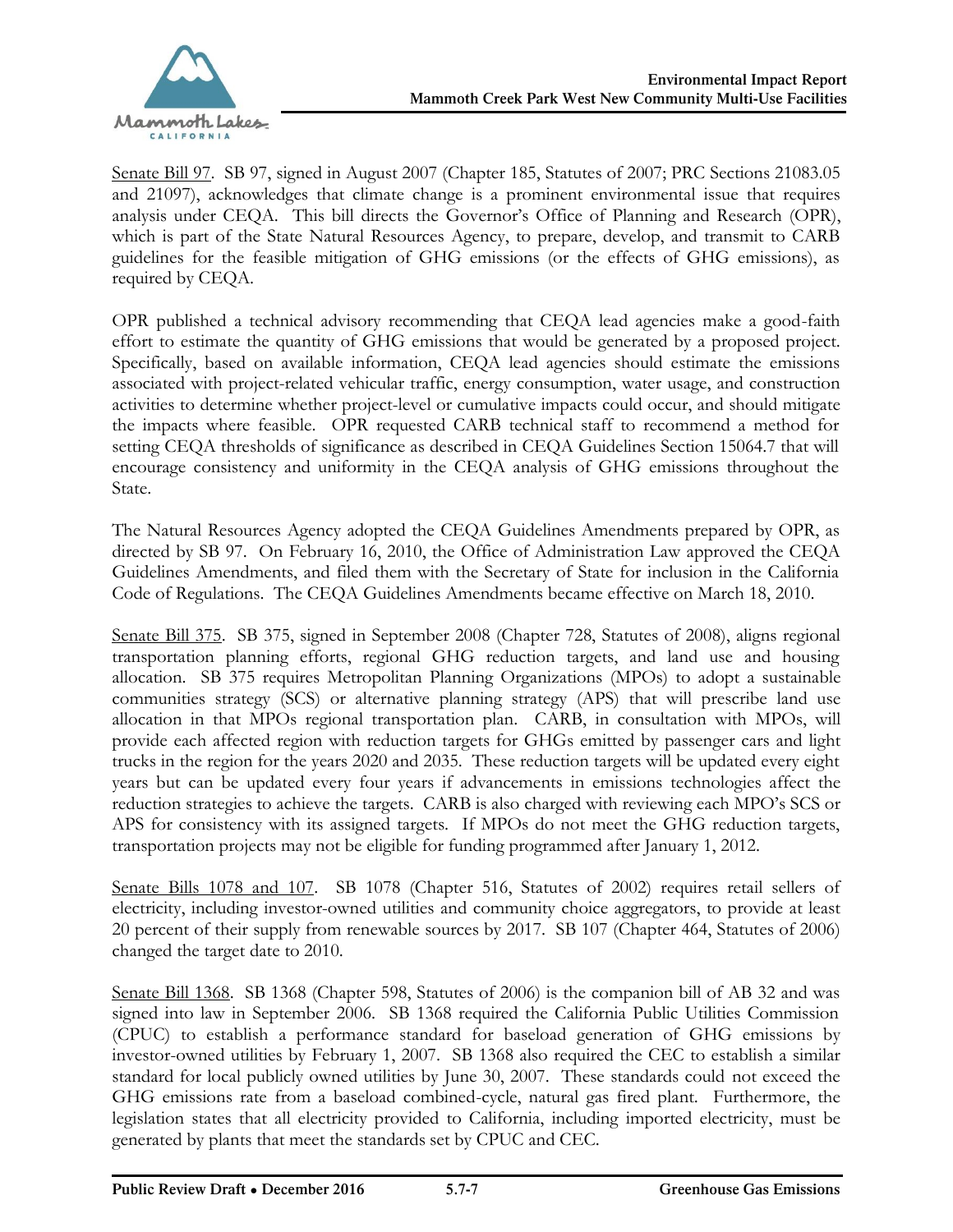

Senate Bill 32 (SB 32). Signed into law on September 2016, SB 32 codifies the 2030 GHG reduction target in Executive Order B-30-15 (40 percent below 1990 levels by 2030). The bill authorizes CARB to adopt an interim GHG emissions level target to be achieved by 2030. CARB also must adopt rules and regulations in an open public process to achieve the maximum, technologically feasible, and cost-effective GHG reductions.

# CARB Scoping Plan

On December 11, 2008, CARB adopted its Scoping Plan, which functions as a roadmap to achieve the California GHG reductions required by AB 32 through subsequently enacted regulations. CARB's Scoping Plan contains the main strategies California would implement to reduce the projected 2020 BAU emissions to 1990 levels, as required by AB 32. These strategies are intended to reduce  $CO_2$ eq<sup>12</sup> emissions by 174 million metric tons (MT) This reduction of 42 million MT CO2eq, or almost ten percent from 2002 to 2004 average emissions, would be required despite the population and economic growth forecasted through 2020.

CARB's Scoping Plan calculates 2020 BAU emissions as those expected to occur in the absence of any GHG reduction measures. The 2020 BAU emissions estimate was derived by projecting emissions from a past baseline year using growth factors specific to each of the different economic sectors (e.g., transportation, electrical power, commercial and residential, industrial, etc.). CARB used three-year average emissions, by sector, for 2002 to 2004 to forecast emissions to 2020. When CARB's Scoping Plan process was initiated, 2004 was the most recent year for which actual data was available. The measures described in CARB's Scoping Plan are intended to reduce the projected 2020 BAU to 1990 levels, as required by AB 32. On February 10, 2014, CARB released the draft proposed first update. On May 22, 2014, CARB approved the First Update to the AB 32 Scoping Plan. The update also defines CARB's climate change priorities for the next five years, and sets the groundwork to each long-term goals set forth in Executive Orders S-3-05 and B-15-2012. Lastly, the update highlights California's progress toward meeting the "near-term" 2020 GHG emission reduction goals defined in the initial Scoping Plan, and evaluates how to align the State's "longerterm" GHG reduction strategies with other State policy priorities in water, waste, natural resources, clean energy, transportation, and land use.

# LOCAL

## Great Basin Unified Air Pollution Control District

The Great Basin Unified Air Pollution Control District (GBUAPCD) has jurisdiction over the counties of Mono, Alpine, and Inyo and is primarily responsible for comprehensive air pollution control in the Basin. However, GBUAPCD lacks the authority to directly regulate factors leading to global climate change or GHG emission issues associated with plans and new development projects throughout the Basin.

 <sup>12</sup> Carbon Dioxide Equivalent (CO<sub>2</sub>eq) - A metric measure used to compare the emissions from various greenhouse gases based upon their global warming potential.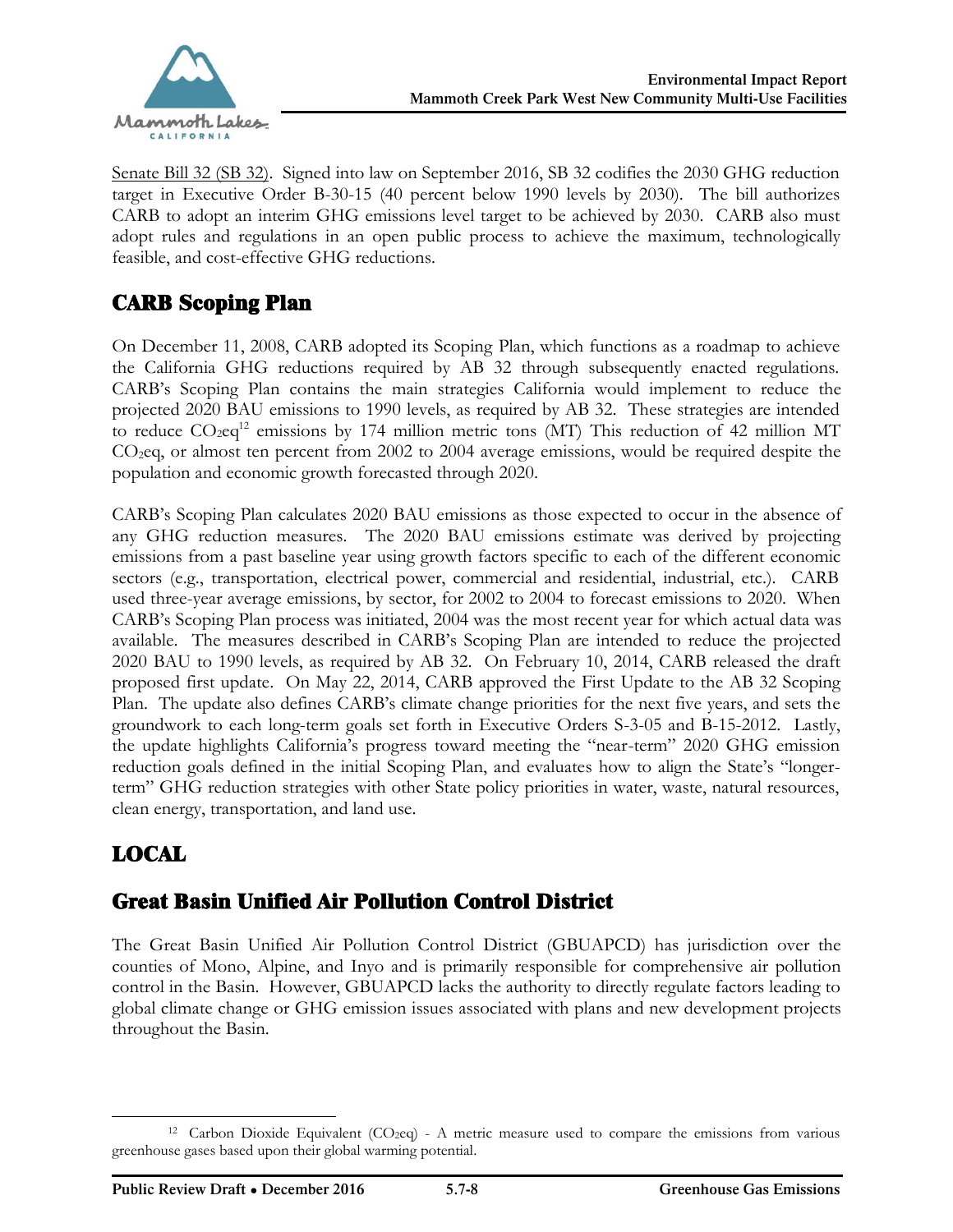

# Town of Mammoth Lakes

### **TOWN OF MAMMOTH LAKES GENERAL PLAN**

The Town does not have any plans, policies, regulations, significance thresholds, or laws addressing climate change at this time. The Resources Management and Conservation Element of the *Town of Mammoth Lakes General Plan 2007* (General Plan) includes goals and policies addressing energy resources, energy conservation, green technology, and air quality. The General Plan states that energy demands and consumption can be reduced through education, energy audits, incentives, and innovative measures. In addition, green building technology, renewable energy resources, and conservation of existing energy sources are encouraged through education, research, cost-benefit analysis, and establishing regulatory framework and implementation standards. The Town also promotes reduction of GHG emissions by supporting the objectives of the U.S. Mayors Climate Protection Agreement, AB 32, and Executive Order S-3-05. The Resources Management and Conservation Element policies that are relevant to the proposed project are as follows:

- · Reduce energy demand by promoting energy efficiency in all sectors of the community  $(R.6.A)$ .
- · Encourage energy efficiency in new building and retrofit construction, as well as resource conservation and use of recycled materials (R.6.C).
- · Reduce the use of fossil fuels and energy consumption of Town fleet through innovative measures (R.6.D).
- · Use green building practices to greatest extent possible in all construction projects (R.7.A).
- · Encourage development of housing close to work, commercial services, recreation areas and transit routes to reduce fuel consumption (R.7.B).
- · Educate community, both residents and visitors, on economic and environmental benefits of energy efficiency, use of renewable resources and potential cost savings with energy efficient retrofits and remodels (R.8.A).
- · Educate building industry professionals on value of energy efficient building construction and use of renewable resource heating and power systems both in new and retrofit construction (R.8.B).
- · Research and facilitate cost-benefit analysis for energy and resource conservation in new and existing building systems (R.8.C).
- · Encourage use of renewable fuels such as biodiesel (R.8.D).
- Support development of a geothermal heating district for the town including seeking grantfunding sources for geothermal heating projects (R.8.E).
- · Encourage building design and orientation for passive solar heating (R.8.F).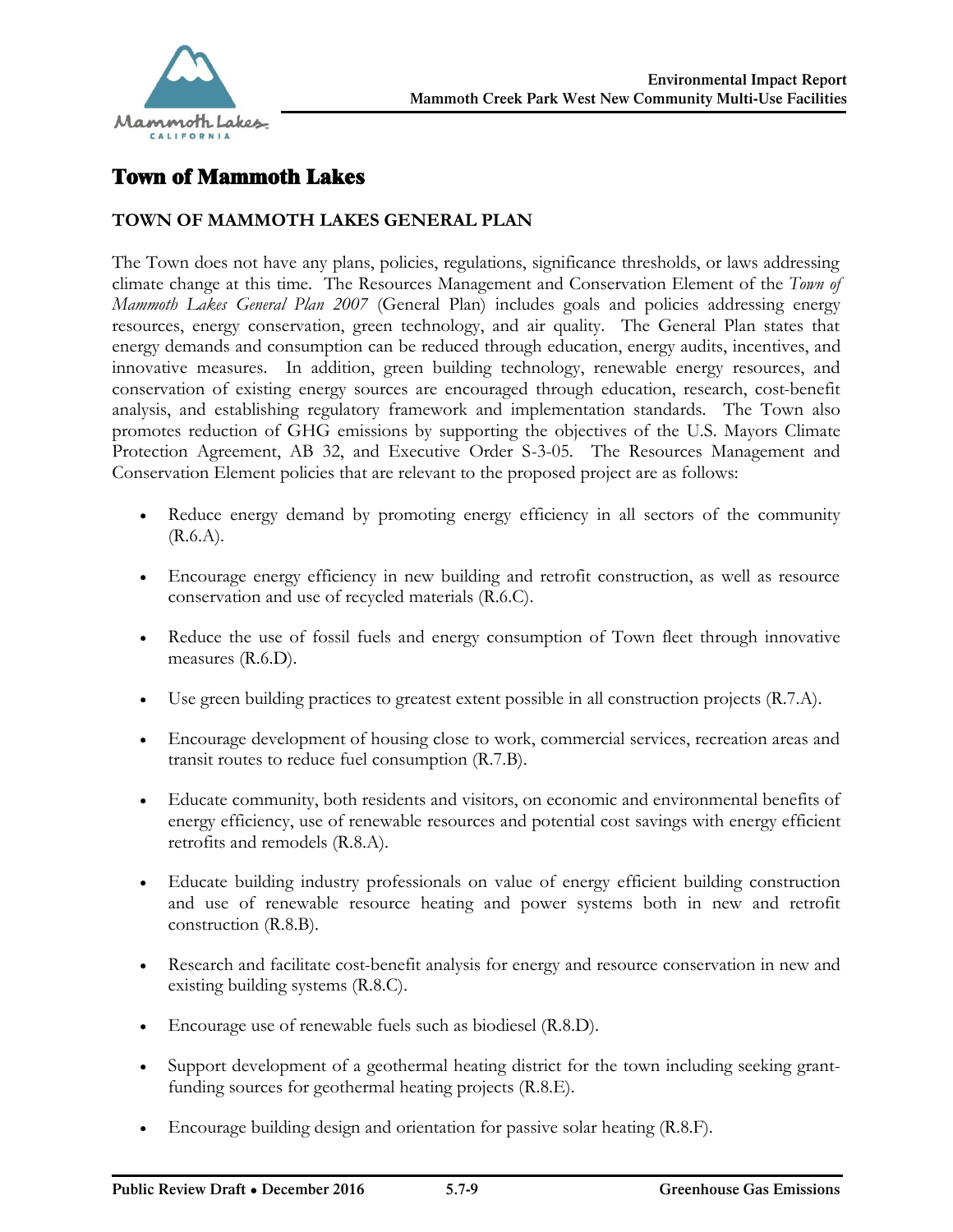

- Encourage use of decentralized solar electric power production systems (R.8.G).
- · Support the objectives of the U.S. Mayors Climate Protection Agreement, Assembly Bill 32, and California Executive Order S-03-05 and implement actions to reduce Mammoth Lakes' carbon footprint.

### **Mobility Element**

The Mobility Element establishes the goals, policies, actions, and infrastructure necessary to achieve a progressive and complete multimodal transportation system that serves the needs of all users by implementing "feet-first," sustainability, and smart-growth oriented principles. The Mobility Element goals, policies, and actions that are relevant to the proposed project are as follows:

- Emphasize feet first, public transportation second, and car last in planning the community transportation system while still meeting Level of Service standards (M.3).
- · Reduce automobile trips by promoting and facilitating:
	- Walking,
	- Bicycling,
	- Local and regional transit,
	- Innovative parking management,
	- Gondolas and trams,
	- Employer-based trip reduction programs,
	- Alternate work schedules,
	- Telecommuting,
	- Ride-share programs,
	- Cross-country skiing and snowshoeing,
	- Encouraging clustered and infill development (M.3.B).
- · Reduce automobile trips by promoting land use and transportation strategies such as: implementation of compact pedestrian-oriented development; clustered and infill development; mixed uses and neighborhood-serving commercial mixed use centers (M.3.C).
- · Require development to implement Transportation Demand Management (TDM) measures (M.3.E).
- · Encourage feet first by providing a linked year-round recreational and commuter trail system that is safe and comprehensive (M.4).
- · Improve safety of sidewalks, trails, and streets (M.4.A).
- · Provide safe travel for pedestrians to schools and parks (M.4.D).
- · Update trail, streetscape and roadway design standards as well as the Circulation, Trail System and General Bikeway Plans to: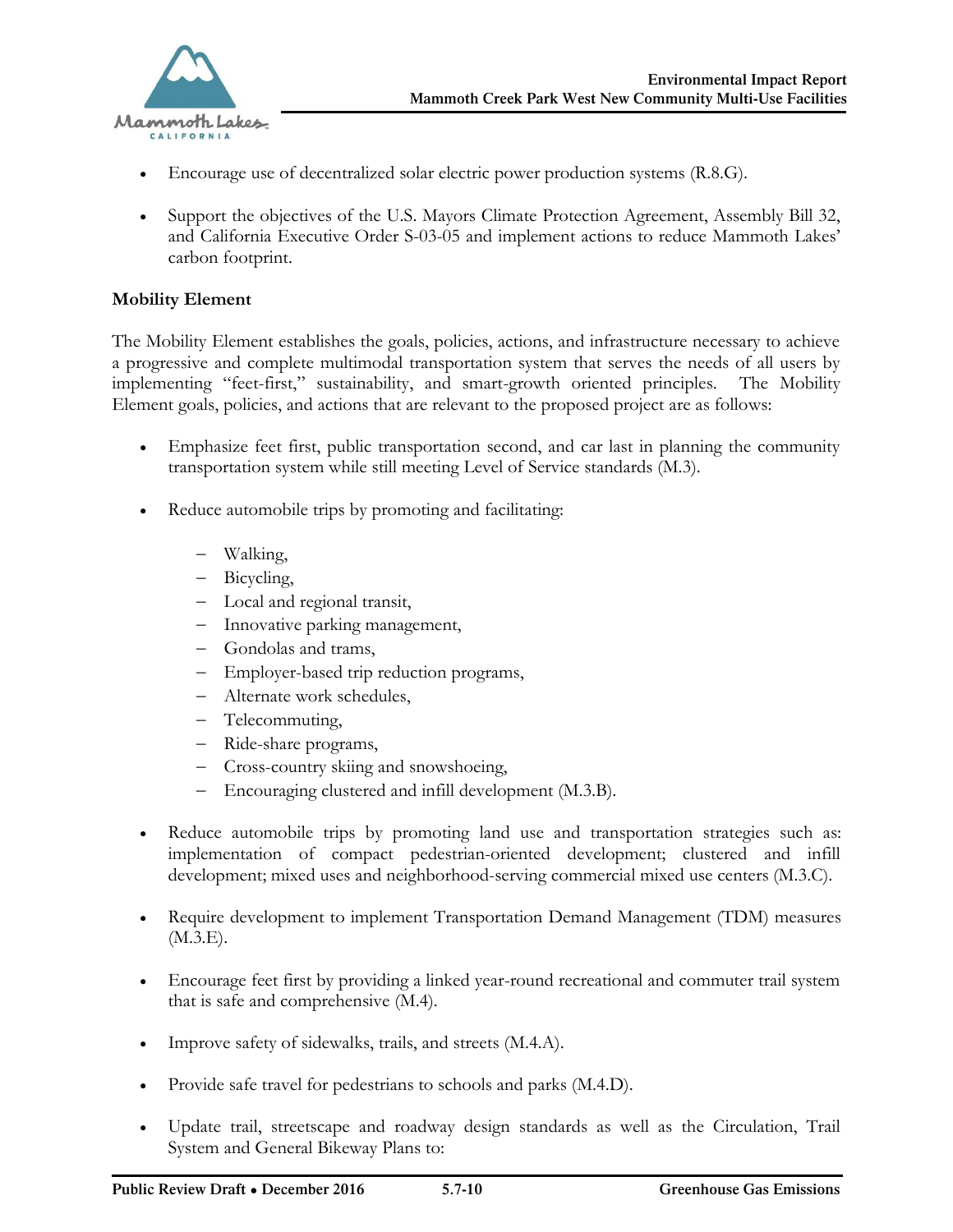

- Establish a system of bicycle routes and pedestrian trails for recreation, commuting and shopping that is comprehensive and safe.
- Develop a townwide maintenance, grooming and/or snow removal program for sidewalks and trails to provide year-round pedestrian access.
- Design and construct streetscapes and roadways to reduce long-term maintenance costs in a harsh climate (M.4.D.1).
- · Provide a year-round local public transit system that is convenient and efficient (M.5).
- · Encourage transit use by requiring development and facility improvements to incorporate features such as shelters, safe routes to transit stops, and year-round access (M.5.B).
- Improve snow and ice management (M.9).
- Increase year-round pedestrian access to sidewalks and transit stops (M.9.B).

## Eastern Sierra Energy Initiative

The Eastern Sierra Council of Governments (ESCOG), representing the Town of Mammoth Lakes, Bishop, Inyo County, and Mono County, launched the Eastern Sierra Energy Initiative (ESEI), a multi-agency, local energy partnership between Southern California Edison (SCE) and the Eastern Sierra Council. The initiative will be a rurally oriented partnership covering over 13,000 square miles and serving a total population of about 25,000. ESEI's scope and objective is to reduce energy use and demand by focusing on three key areas: (1) establishing a "culture" of energy efficiency; (2) working closely with SCE to more effectively implement existing programs; and (3) seeking innovative approaches to energy efficiency in our alpine environment.

## High Sierra Energy Initiative

On January 18, 2005, the Town Council of Mammoth Lakes passed a resolution supporting an energy partnership between Southern California Edison (SCE) and the Town of Mammoth Lakes. The resolution designates the local nonprofit High Sierra Energy Foundation to implement the High Sierra Energy Initiative (HSEI) mission to "support a commitment to sustainable practices through energy efficiency, and will provide leadership and guidance in promoting, facilitating, and instituting such practices in the community." This partnership is part of \$675 million in SCE energy efficiency programs authorized by the California Public Utilities Commission.

# 5.7.3 IMPACT THRESHOLDS AND SIGNIFICANCE CRITERIA

At this time, there is no absolute consensus in the State of California among CEQA lead agencies regarding the analysis of global climate change and the selection of significance criteria. In fact, numerous organizations, both public and private, have released advisories and guidance with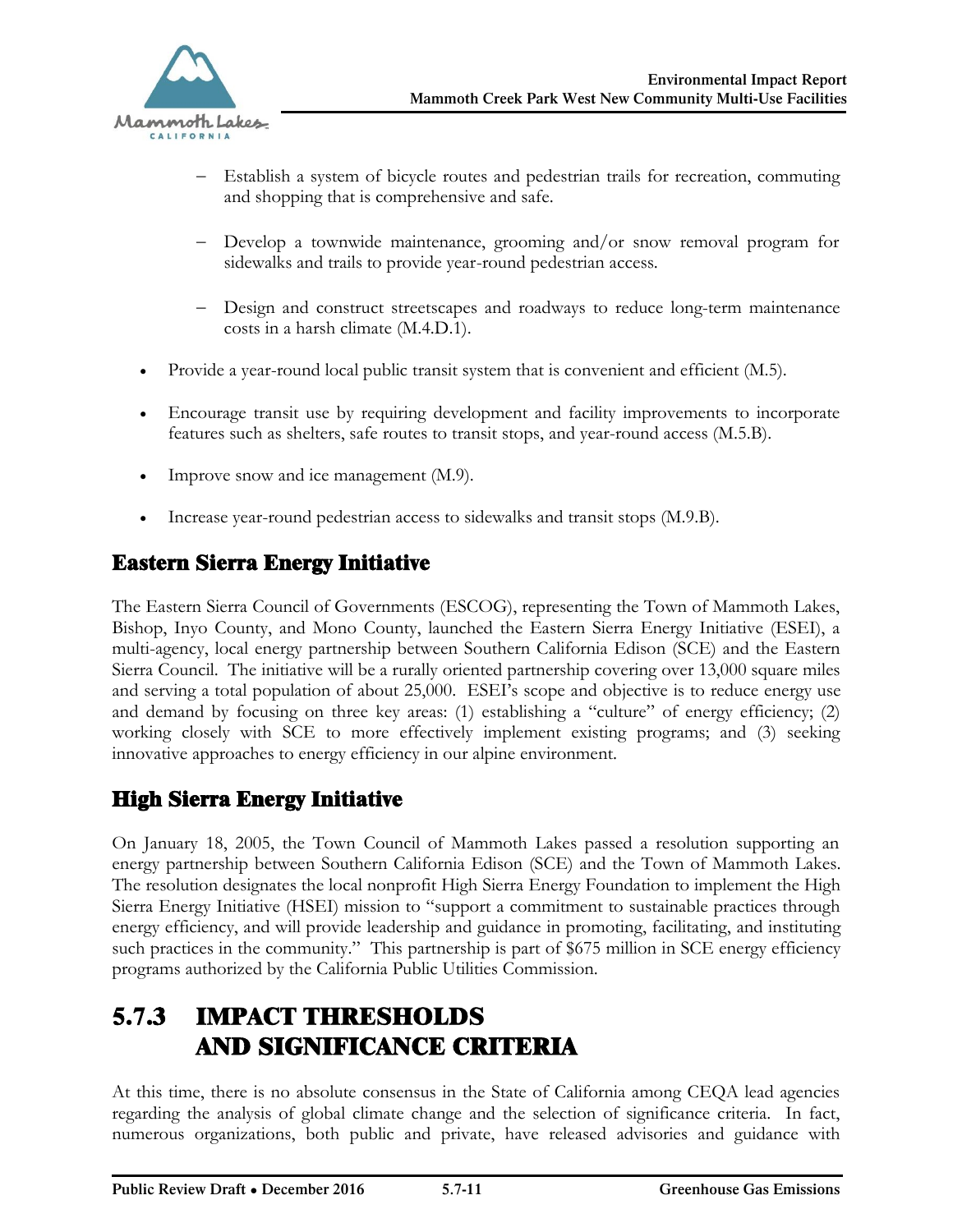

recommendations designed to assist decision-makers in the evaluation of GHG emissions given the current uncertainty regarding when emissions reach the point of significance.

Lead agencies may elect to rely on thresholds of significance recommended or adopted by State or regional agencies with expertise in the field of global climate change (CEQA Guidelines Section 15064.7(c).) CEQA leaves the determination of significance to the reasonable discretion of the lead agency and encourages lead agencies to develop and publish thresholds of significance to use in determining the significance of environmental effects. However, the Town of Mammoth Lakes has not yet established specific quantitative significance thresholds for GHG emissions for development projects.

In January 2008, the California Air Pollution Control Officers Association (CAPCOA) released a white paper, entitled *CEQA and Climate Change*, which examines various threshold approaches available to air districts and lead agencies for determining whether GHG emissions are significant, including a number of "non‐zero" thresholds for land use development projects. Based on guidance from the GBUAPCD, project-related emissions were quantified and compared to the CAPCOA numerical thresholds.<sup>13</sup> Projects in the Basin have recently used the numerical thresholds of the CAPCOA in prior CEQA reviews (e.g., the *Inn at the Village Subsequent Environmental Impact Report,*  July 2014). Therefore, in the absence of promulgated numeric thresholds, the most conservative (lowest) numerical threshold suggested by CAPCOA, 900 metric tons (MT)  $CO<sub>2</sub>eq/yr$ , have been utilized as the threshold of significance for the proposed project.

## CEQA SIGNIFICANCE CRITERIA

The issues presented in the Initial Study Environmental Checklist (*CEQA Guidelines* Appendix G) have been utilized as thresholds of significance in this Section. Accordingly, a project may create a significant environmental impact if it causes one or more of the following to occur:

- · Generate greenhouse gas emissions, either directly or indirectly, that may have a significant impact on the environment (refer to Impact Statement GHG-1); and/or
- · Conflict with an applicable plan, policy or regulation adopted for the purpose of reducing the emissions of greenhouse gases (refer to Impact Statement GHG-2).

Based on these significance thresholds and criteria, the project's effects have been categorized as either "no impact," a "less than significant impact," or a "potentially significant impact." Mitigation measures are recommended for potentially significant impacts. If a potentially significant impact cannot be reduced to a less than significant level through the application of mitigation, it is categorized as a significant unavoidable impact.

The standards used to evaluate the significance of impacts are often qualitative rather than quantitative because appropriate quantitative standards are either not available for many types of impacts or are not applicable for some types of projects.

 $\overline{a}$ <sup>13</sup> Telephone conversation with Jan Sudomier from the GBUAPCD, September 20, 2016. As the GBUAPCD has not adopted air quality criteria pollutant or GHG significance thresholds, the Mojave Desert Air Quality Management District thresholds are appropriate for criteria pollutants and the CAPCOA 900 MTCO<sub>2</sub>eq/yr threshold is appropriate for GHG emissions.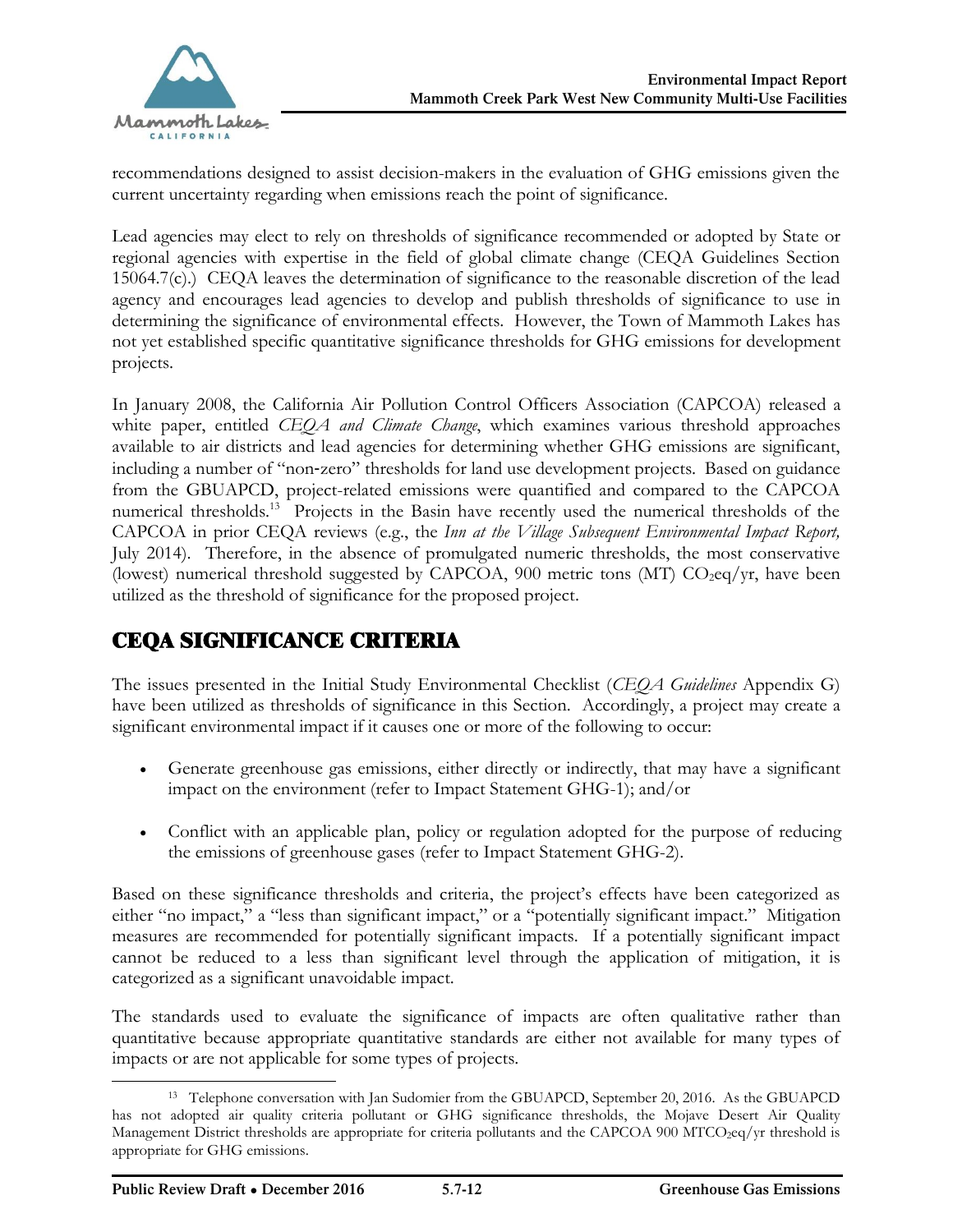

# 5.7.4 IMPACTS AND MITIGATION MEASURES

# GREENHOUSE GAS EMISSIONS

### **GHG-1 GREENHOUSE GAS EMISSIONS GENERATED BY THE PROJECT COULD HAVE A SIGNIFICANT IMPACT ON GLOBAL CLIMATE CHANGE.**

### Impact Analysis:

### **Direct Project Related Sources of Greenhouse Gases**

Direct project-related GHG emissions include emissions from construction activities, area sources, and mobile sources. Table 5.7-1, *Project Related Greenhouse Gas Emissions*, presents the estimated CO<sub>2</sub>,  $N_2O$ , and  $CH_4$  emissions.

|                                                                                                                                                                                                                            | CO <sub>2</sub>                       | CH <sub>4</sub>                       |                                                   | N <sub>2</sub> O                      |                                                   | <b>Total Metric</b> |
|----------------------------------------------------------------------------------------------------------------------------------------------------------------------------------------------------------------------------|---------------------------------------|---------------------------------------|---------------------------------------------------|---------------------------------------|---------------------------------------------------|---------------------|
| <b>Source</b>                                                                                                                                                                                                              | <b>Metric</b><br>Tons/yr <sup>1</sup> | <b>Metric</b><br>Tons/yr <sup>1</sup> | <b>Metric</b><br>Tons of<br>$CO2$ eq <sup>2</sup> | <b>Metric</b><br>Tons/yr <sup>1</sup> | <b>Metric</b><br>Tons of<br>$CO2$ eq <sup>2</sup> | Tons of<br>$CO2$ eq |
| <b>Direct Emissions</b>                                                                                                                                                                                                    |                                       |                                       |                                                   |                                       |                                                   |                     |
| • Construction (amortized over 30 years)                                                                                                                                                                                   | 19.69                                 | 0.01                                  | 0.00                                              | 0.00                                  | 0.00                                              | 19.70               |
| • Mobile                                                                                                                                                                                                                   | 136.94                                | 0.01                                  | 0.25                                              | 0.00                                  | 0.00                                              | 137.20              |
| Total Direct Emissions <sup>3</sup>                                                                                                                                                                                        | 156.63                                | 0.02                                  | 0.25                                              | 0.00                                  | 0.00                                              | 156.90              |
| <b>Indirect Emissions</b>                                                                                                                                                                                                  |                                       |                                       |                                                   |                                       |                                                   |                     |
| $\bullet$ Energy                                                                                                                                                                                                           | 127.71                                | 0.00                                  | 0.00                                              | 0.00                                  | 0.15                                              | 127.86              |
| • Solid Waste                                                                                                                                                                                                              | 49.75                                 | 2.94                                  | 73.50                                             | 0.00                                  | 0.00                                              | 126.19              |
| • Water Demand                                                                                                                                                                                                             | 11.87                                 | 0.14                                  | 3.50                                              | 0.00                                  | 0.00                                              | 15.51               |
| Total Indirect Emissions <sup>3</sup>                                                                                                                                                                                      | 186.24                                | 3.08                                  | 77.00                                             | 0.00                                  | 0.00                                              | 269.56              |
| Total Project-Related Emissions <sup>3</sup>                                                                                                                                                                               | 426.46                                |                                       |                                                   |                                       |                                                   |                     |
| Notes:<br>Emissions calculated using CalEEMod computer model.<br>CO <sub>2</sub> Equivalent values calculated using the EPA Website, Greenhouse Gas Equivalencies Calculator, http://www.epa.gov/cleanenergy/energy-<br>2. |                                       |                                       |                                                   |                                       |                                                   |                     |

**Table 5.7-1 Project Related Greenhouse Gas Emissions**

resources/calculator.html, accessed August 2016.

Totals may be slightly off due to rounding.

Refer to Appendix 11.5, *Air Quality/Greenhouse Gas Emissions Data*, for detailed model input/output data.

The California Emissions Estimator Model (CalEEMod, version 2016.3.1) was used to calculate mobile source, area source, and construction GHG emissions. Operational GHG estimations are based on energy emissions from natural gas usage, electricity consumption, water demand, wastewater generation, solid waste generation, and automobile emissions. CalEEMod relies upon construction phasing and project specific land use data to calculate emissions; refer to Appendix 11.5.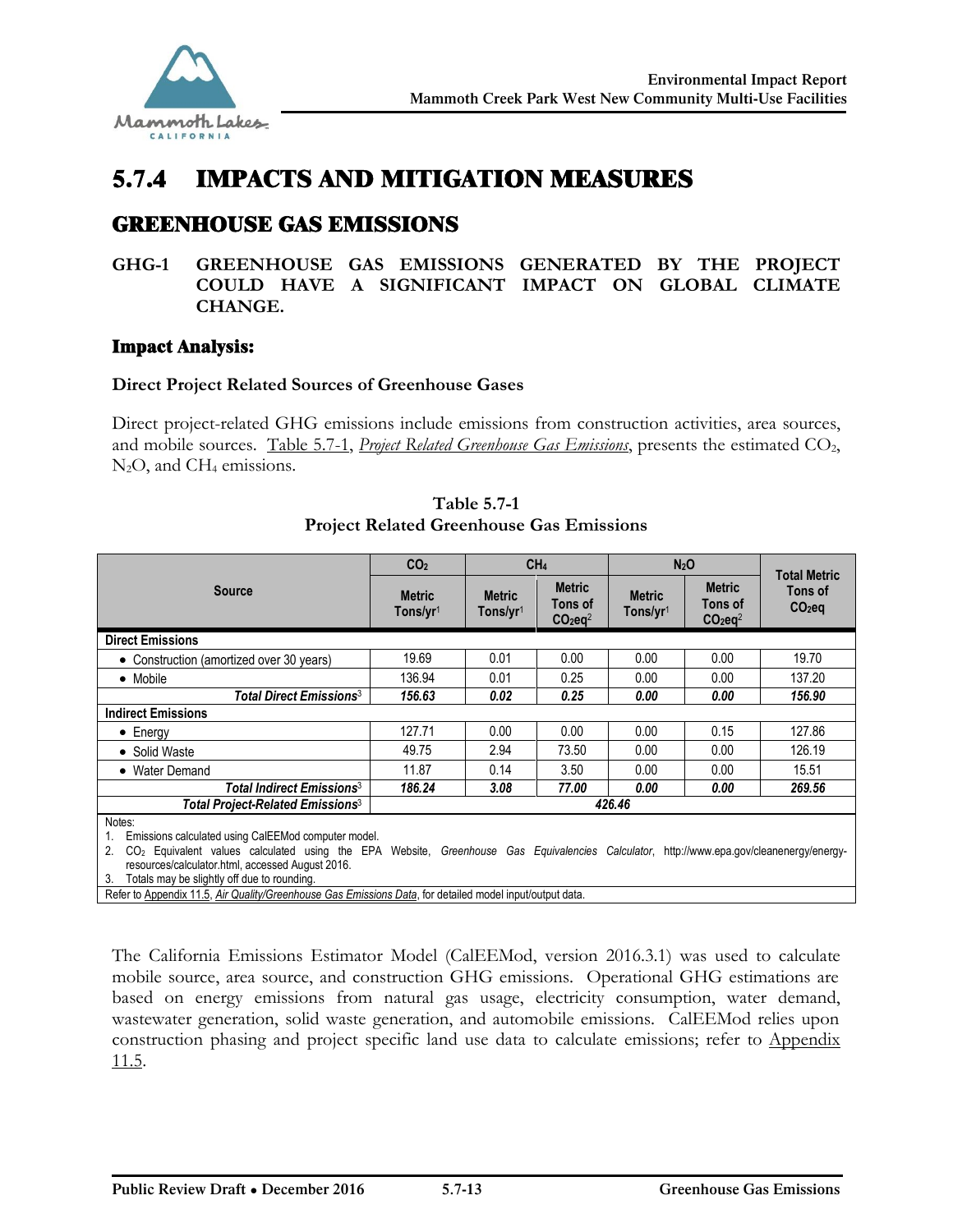

GHGs associated with mobile sources would be  $137.20 \text{ MTCO}_2\text{eq/yr}$ . GHG emissions from construction would result in 19.70 MTCO<sub>2</sub>eq for the development of the community multi-use facilities. Construction GHG emissions are typically summed and amortized over the lifetime of the project (assumed to be 30 years), then added to the operational emissions.<sup>14</sup>

### **Indirect Project Related Sources of Greenhouse Gases**

Energy Consumption. Energy Consumption emissions were calculated using the CalEEMod model and project-specific land use data. Electricity would be provided to the project site via Southern California Edison. The project would indirectly result in  $127.86$  MTCO<sub>2</sub>eq/year due to energy consumption.

Solid Waste. Solid waste associated with operations of the proposed project would result in 126.19 MTCO<sub>2</sub>eq/year.

Water Demand. The Mammoth Community Water District (MCWD) would be the main water supply provider to the proposed project. The project's water supply would be provided by local surface water, groundwater, and recycled water sources. Emissions from indirect energy impacts due to water supply would result in 15.51 MTCO<sub>2</sub>eq/year.

### **Project Design Features**

The project may include solar panels on-site. Photovoltaic/solar panels may be positioned on the roof of the ice rink/RecZone, or other locations on the project site. The use of photovoltaic/solar panels would provide the project a renewable source of energy, and reduce electricity consumption from the local grid. GHG emissions from energy consumption would also be reduced as a result of solar installation. As such, the energy consumption GHG emissions shown in Table 5.7-1 would be further reduced if the project includes the installation of photovoltaic/solar panels.

### **Conclusion**

-

As shown in Table 5.7-1, project-related emissions would be 426.46 MTCO<sub>2</sub>eq/yr, which is below the 900 MTCO<sub>2</sub>eq/yr threshold. Therefore, the proposed project would result in a less than significant impact with regards to GHG emissions.

**Mitigation Measures:** No mitigation measures are required.

**Level of Significance:** Less Than Significant Impact.

### CONSISTENCY WITH APPLICABLE GHG PLANS, POLICIES, OR REGULATIONS

### **GHG-2 IMPLEMENTATION OF THE PROPOSED PROJECT COULD CONFLICT WITH AN APPLICABLE GREENHOUSE GAS REDUCTION PLAN, POLICY, OR REGULATION.**

<sup>&</sup>lt;sup>14</sup> The project lifetime is based on the standard 30 year assumption of the South Coast Air Quality Management District (South Coast Air Quality Management District, *Minutes for the GHG CEQA Significance Threshold Stakeholder Working Group #13,* August 26, 2009).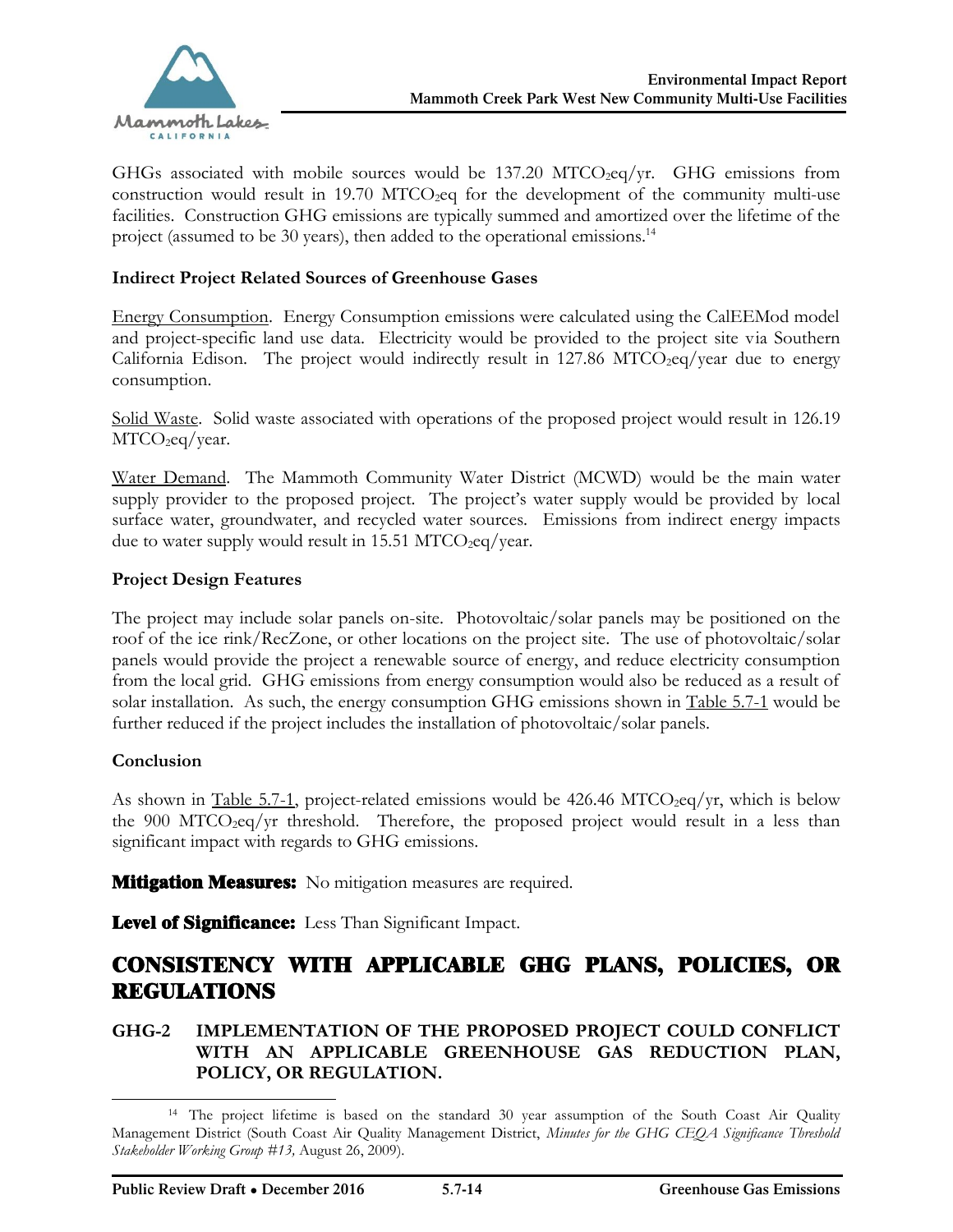

**Impact Analysis:** The Town does not currently have an applicable plan, policy, or regulation adopted for the purpose of reducing the emissions of GHGs. However, the Mobility Element of the General Plan establishes goals, policies, actions, and infrastructure to achieve a progressive and comprehensive multimodal transportation system through implementation of "feet-first" sustainability, and smart-growth oriented principles. In addition, the Town is involved in the Eastern Sierra Energy Initiative (ESEI), created in partnership with SCE and the Eastern Sierra Council, represented by additional jurisdictions including Bishop, Inyo County, and Mono County. ESEI's scope and objective is to reduce energy use and demand by focusing on establishing a "culture" of energy efficiency, working closely with SCE to more effectively implement existing programs, and seeking innovative approaches to energy efficiency in our alpine environment. The Town implemented the High Sierra Energy Initiative (HSEI), in partnership with SCE to support a commitment to sustainable practices through energy efficiency, and will provide leadership and guidance in promoting, facilitating, and instituting such practices in the community.

As concluded in Impact Statement GHG-1, the proposed project would not generate a significant amount of GHGs in an unmitigated condition. GHG emissions would be further reduced with implementation of solar panels (if included in final project design plans). The proposed project would not conflict with an applicable plan, policy, or regulation adopted for the purpose of reducing the emissions of GHGs. Impacts are less than significant in this regard.

**Mitigation Measures:** No mitigation measures are required.

**Level of Significance:** Less Than Significant Impact.

# 5.7.5 CUMULATIVE IMPACTS

Table 4-1*, Cumulative Projects List*, identifies the related projects and other possible development in the area determined as having the potential to interact with the proposed project to the extent that a significant cumulative effect may occur. The following discussions are included per topic area to determine whether a significant cumulative effect would occur.

## GREENHOUSE GAS EMISSIONS

### **GREENHOUSE GAS EMISSIONS GENERATED BY THE PROPOSED PROJECT AND OTHER RELATED CUMULATIVE PROJECTS COULD HAVE A SIGNIFICANT IMPACT ON GLOBAL CLIMATE CHANGE.**

**Impact Analysis:** It is generally the case that an individual project of this size and nature is of insufficient magnitude by itself to influence climate change or result in a substantial contribution to the global GHG inventory.<sup>15</sup> GHG impacts are recognized as exclusively cumulative impacts; there are no non-cumulative GHG emission impacts from a climate change perspective.<sup>16</sup> The additive effect of project-related GHGs would not result in a reasonably foreseeable cumulatively

 $\overline{a}$ 

<sup>15</sup> California Air Pollution Control Officers Association, *CEQA & Climate Change: Evaluating and Addressing Greenhouse Gas Emissions from Projects Subject to the California Environmental Quality Act,* 2008. <sup>16</sup> Ibid.